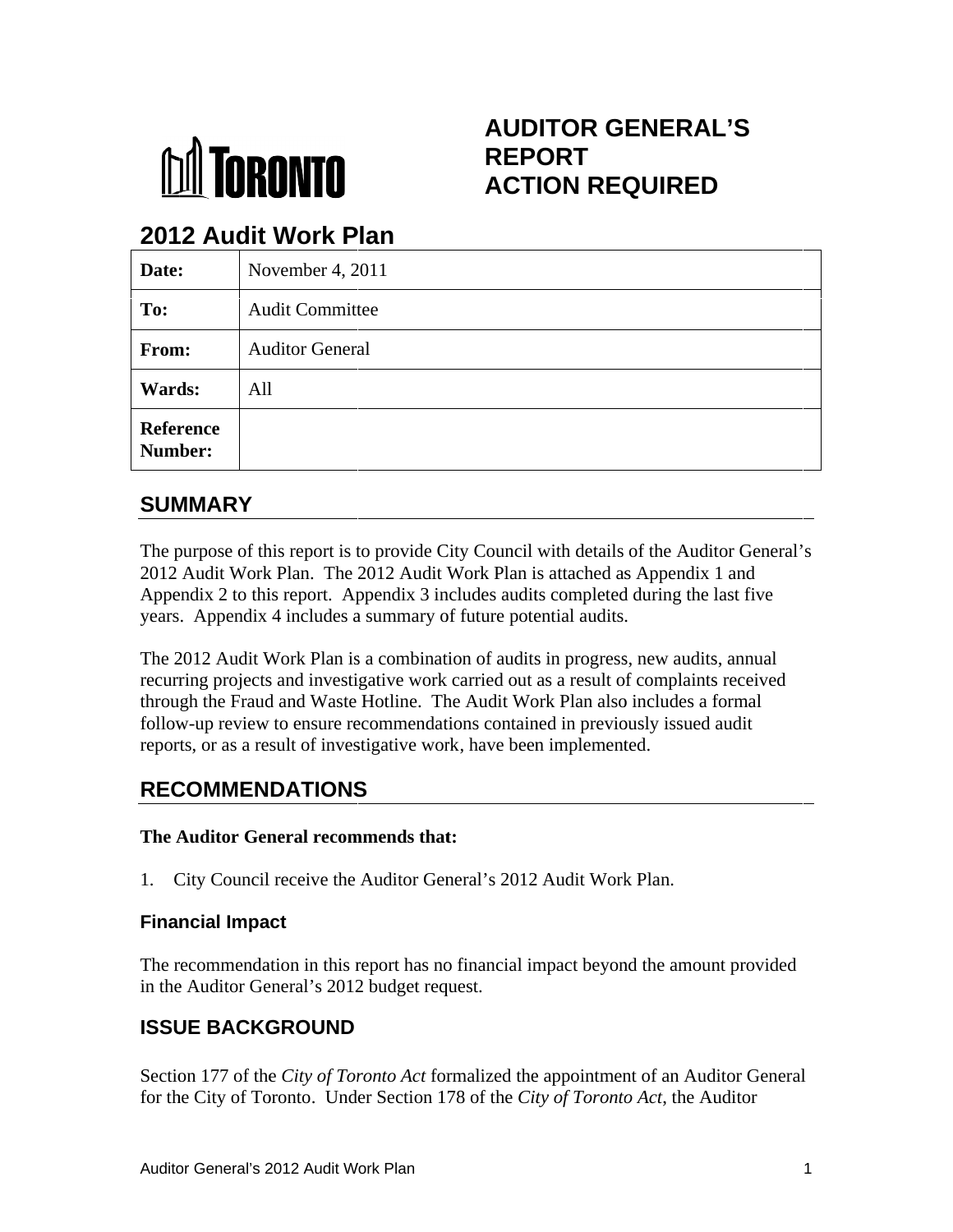General is responsible for "assisting city council in holding itself and city administrators accountable for the quality of stewardship over public funds and for achievement of value for money in city operations."

On an annual basis, the Auditor General submits an audit work plan for the upcoming year to City Council for information. Each year, the Auditor General also provides the Audit Committee with a report that identifies the extent of quantifiable financial benefits resulting from the work conducted by the Auditor General's Office. Historically, for every \$1 invested in the audit process, the return on this investment has been in the range of \$5. Many of the estimated cost savings are ongoing and occur on an annual basis. The

latest financial benefits report will be tabled at the first Audit Committee of 2012. The Work Plan is dependent on the approval of the Auditor General's budget as previously submitted.

The Audit Work Plan as presented in this report provides City Council with an overview of how resources allocated to the Auditor General's Office will be used during 2012.

## **COMMENTS**

The Auditor General's 2012 Audit Work Plan contains details of audit projects planned during the year. Some audits will not be completed during 2012, as they will commence

later in the year and will not be completed until 2013.<br>The Audit Work Plan is intended to be flexible and may be amended by the Auditor General as required. The bylaw establishing the Auditor General's Office provides that "no deletions or amendments to the annual audit plan shall be made except by the Auditor General, however, Council may add to the annual audit plan by a two-third's majority vote." The 2012 Audit Work Plan provides a balance of audit work that will result in improving overall City operations by strengthening management controls, improving accountability and enhancing the efficiency and effectiveness of municipal services.

## **CONTACT**

Jeffrey Griffiths, Auditor General Tel: 416-392-8461; Fax: 416-392-3754; E-mail: Jeff.Griffiths@toronto.ca

Jerry Shaubel, Director, Auditor General's Office Tel: 416-392-8462; Fax: 416-392-3754; E-mail: jshaubel@toronto.ca

## **SIGNATURE**

Jeff Griffiths, Auditor General 10-AAS-02

 $\overline{\phantom{a}}$  , we are the contract of the contract of the contract of the contract of the contract of the contract of the contract of the contract of the contract of the contract of the contract of the contract of the cont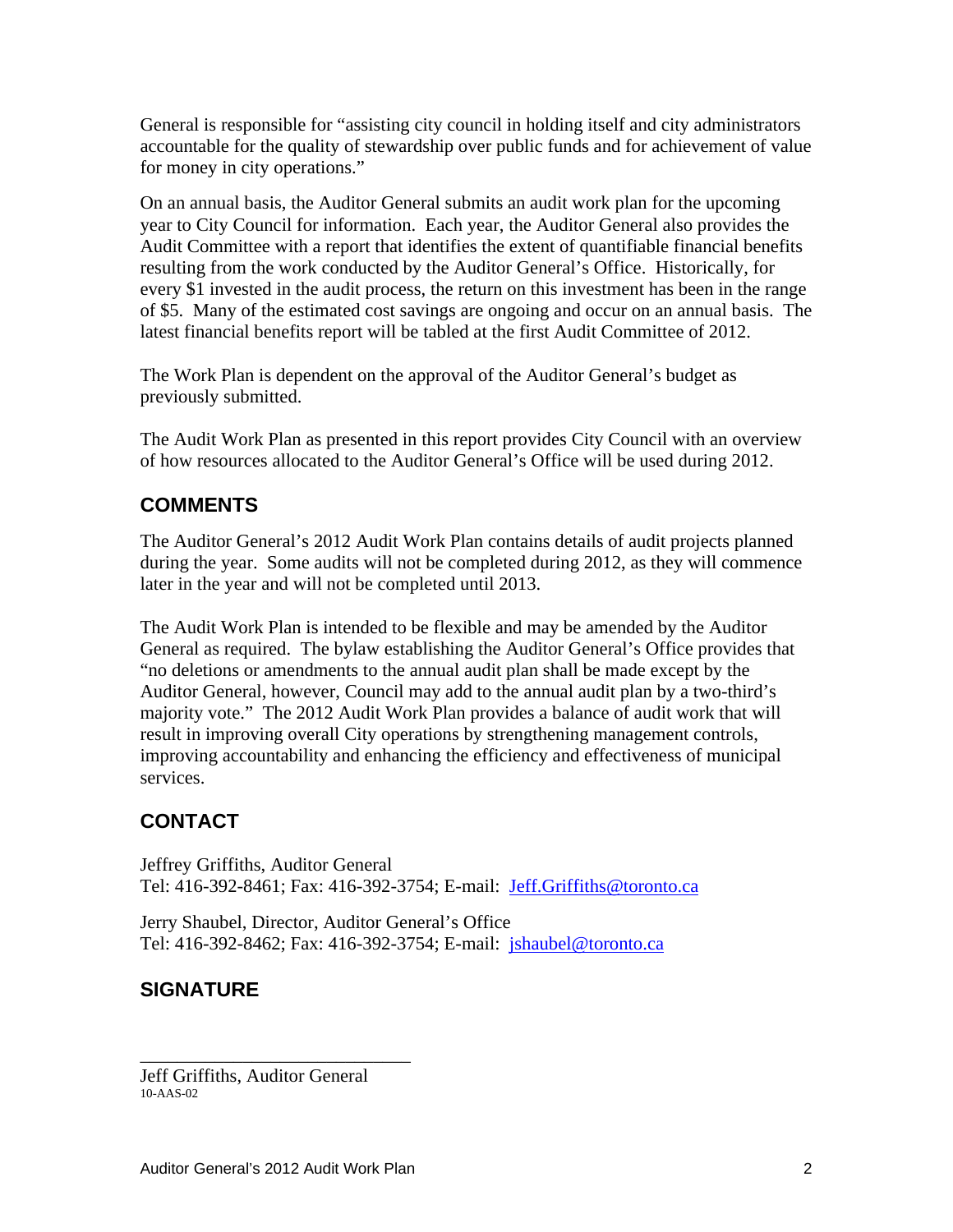## **ATTACHMENTS**

- 
- Appendix 1: Auditor General's 2012 Audit Work Plan Summary<br>Appendix 2: Auditor General's 2012 Audit Work Plan Audits in l Auditor General's 2012 Audit Work Plan – Audits in Progress and New Audit Projects
- Appendix 3: Auditor General's Office, Audit Reports 2007 2011
- Appendix 4: Auditor General's Office, Future Potential Audits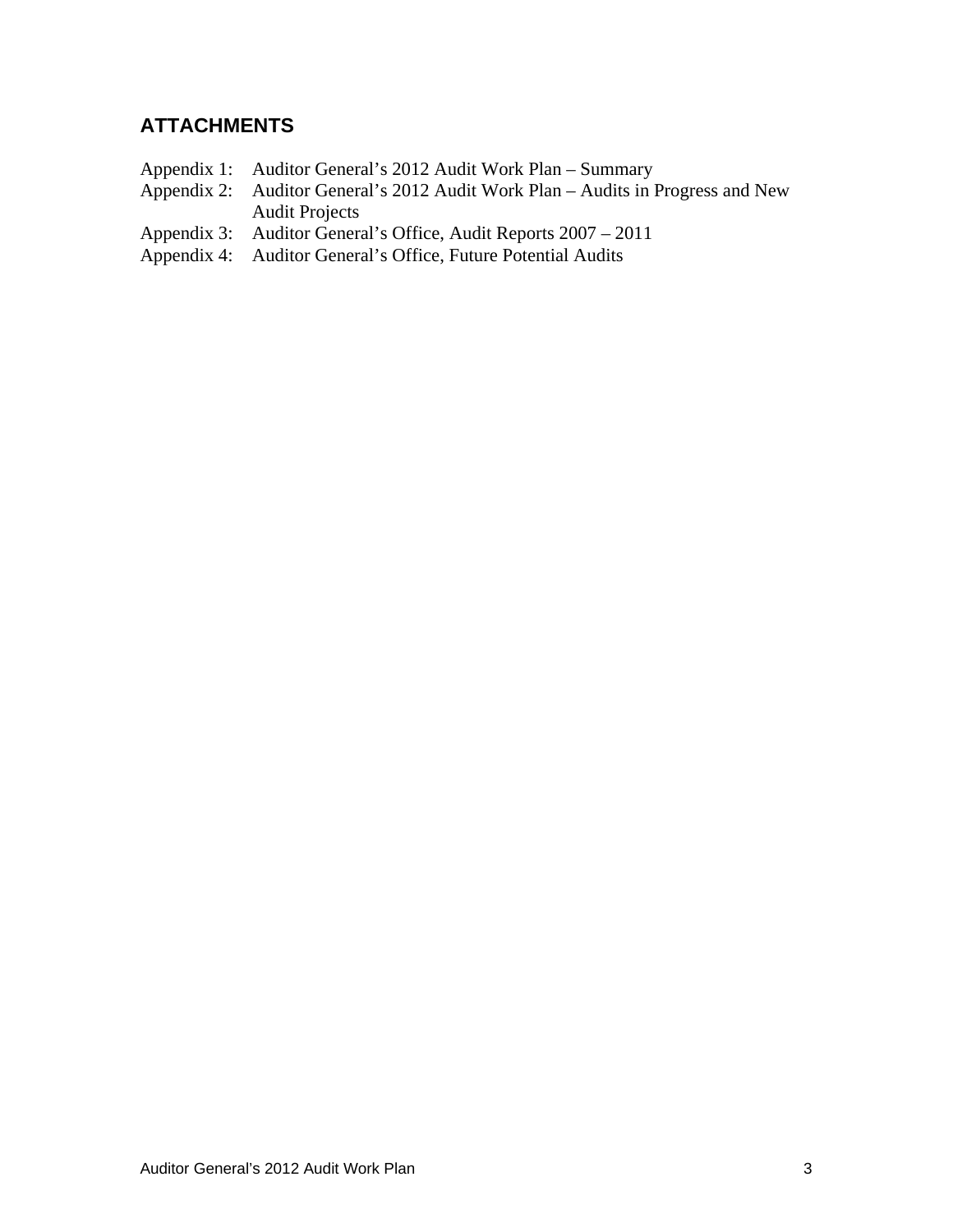### **AUDITOR GENERAL'S 2012 AUDIT WORK PLAN - SUMMARY**

The Auditor General's 2012 Audit Work Plan contains details of audit projects planned for the year. Certain of these projects will not be completed in 2012 due to the fact that they will commence late in 2012 and consequently will not be finalized until 2013.

The projects included in the 2012 Audit Work Plan are classified into six categories as follows:

- 1. Audits in Progress and New Audit Projects
- 2. Follow-up on Outstanding Audit Recommendations
- 3. Investigative Work Related to Allegations of Fraud or Other Wrongdoing
- 4. External Audit Coordination
- 5. Reports Requested by City Council or by Agencies, Boards and Commissions
- 6. Other Projects

#### **1. Audits in Progress and New Audit Projects**

The Auditor General performs a detailed risk assessment of the operations of the City and its Agencies, Boards, Commissions and Corporations every five years. The risk assessment process is a quantitative approach to prioritizing City risks, exposures and liabilities. Such a process allows the Auditor General to assess the relative importance of potential audit areas and to objectively develop an audit work plan. The last risk assessment was completed in 2009. There were 56 high risk areas identified during the risk assessment. So far, we have completed our review on approximately 40 per cent of high risk areas identified. Our plan is to complete reviews in most of the high risk areas by the end of 2014.

The audit projects undertaken in any year is dependent on:

- approval of the Auditor General's budget as submitted;
- the extent of fraud investigations required during the year;
- the extent of work performed by other internal audit functions;
- the number of special requests approved by City Council; and
- other issues which may emerge during the year.

Appendix 2 provides a listing and brief description of audits in progress and new audit projects anticipated for 2012.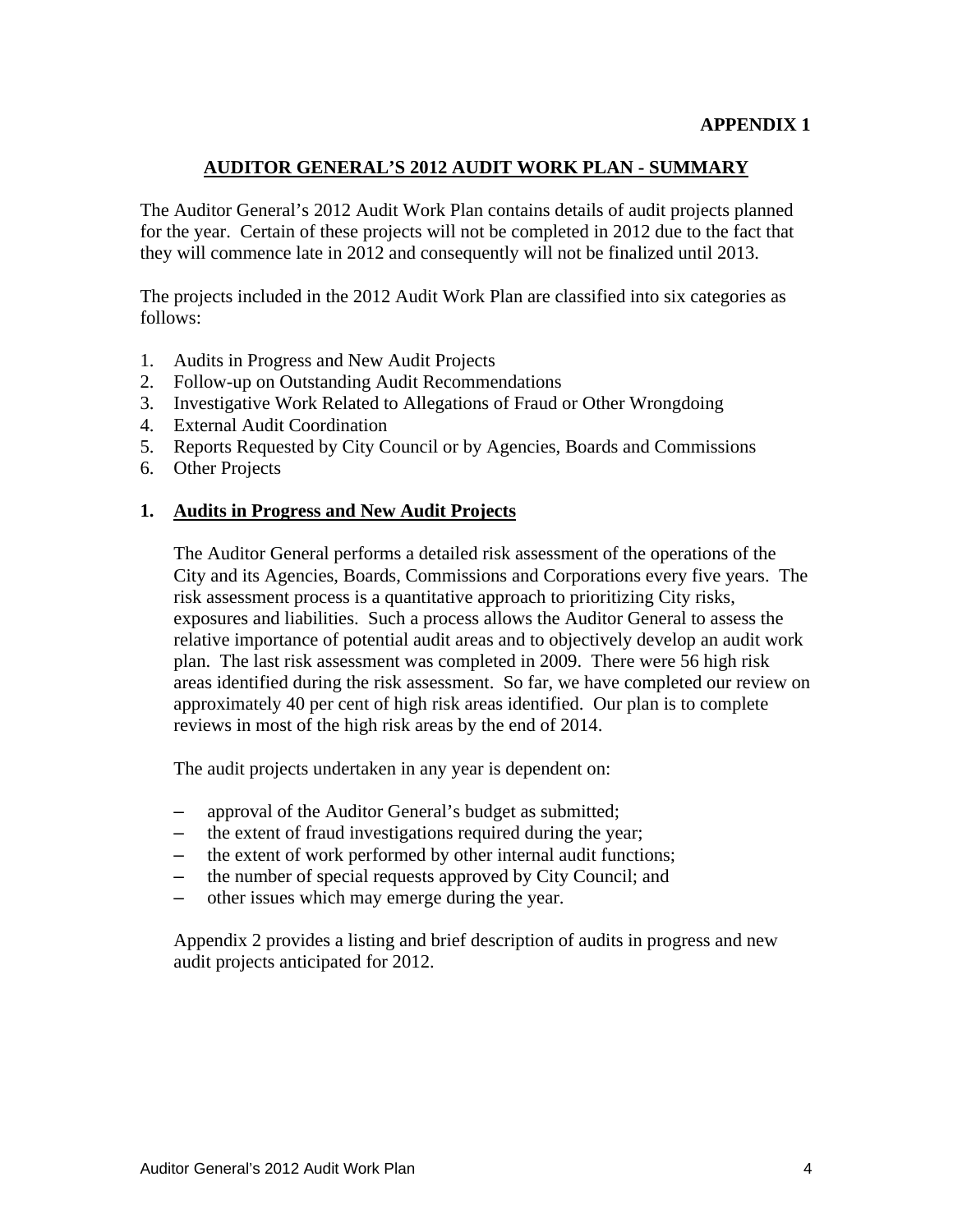#### **2. Follow-up on Outstanding Audit Recommendations**

Follow-up on outstanding audit recommendations from previous audit reports is important to ensure management has taken appropriate action to implement recommendations included in those reports. Recommendation follow-up is also required by *Government Auditing Standards*.

The Auditor General reports to Audit Committee annually on the implementation status of outstanding recommendations included in previous audit reports. The results of our last follow-up are available at:

<http://www.toronto.ca/audit/2011/recommendationsjune10.pdf> <http://www.toronto.ca/audit/reports2011-abc.htm>

The next follow-up report to Audit Committee will be presented in mid 2012.

#### **3. Investigative Work Related to Allegations of Fraud or Other Wrongdoing**

Fraud or other wrongdoing is identified by the Auditor General's Office as a result of ongoing audit work, notification by Councillors and management or through the Fraud and Waste Hotline Program.

Investigative work related to fraud or other wrongdoing is a high priority. The number and complexity of reported allegations and complaints vary each year. It is difficult to predict the extent of investigative work that will be required during 2012.

#### **4. External Audit Coordination**

The Auditor General's responsibilities include the management, coordination and oversight of the external financial audits of the City, its Agencies, Boards, Commissions and Corporations, the Boards of Management of Community Centres and Committees of Management for Arenas.

The existing five-year contract for external audit services for the audit of the City and its major Agencies, Boards, Commissions and Corporations will expire in 2014. This contract was approved by City Council, at its February 2010 meeting. The contract for the external audit of the City Arenas, Community Centres and other Entities (Heritage Toronto, Yonge-Dundas Square, the Toronto Atmospheric Fund and the Clean Air Partnership), will end with the completion of the 2012 audit. A request for proposal for the period 2013 to 2017 will be issued in late 2012.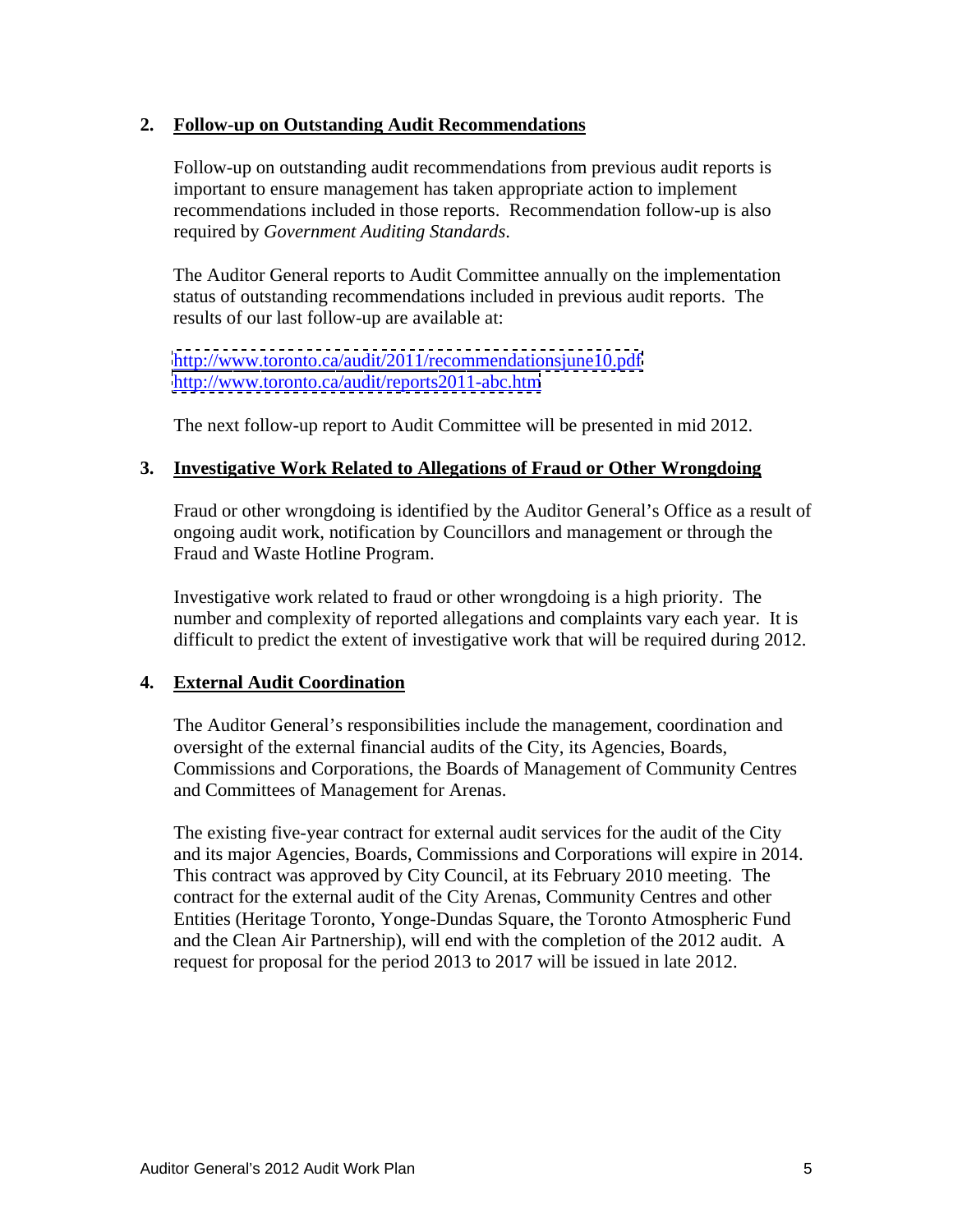#### **5. Reports Requested by City Council or by Agencies, Boards and Commissions**

City Council may request the Auditor General to conduct reviews on areas of concern. City Council has previously requested the Auditor General to conduct reviews of City sole source contracts and the filing of election financial statements by members of City Council. In addition, the Toronto Police Services Board requested a review of the Toronto Police Service Integrated Records and Information System. The requested reviews were included in our Audit Work Plans and reported accordingly.

#### **6. Other Projects**

The Auditor General has developed a program known as continuous controls monitoring. In simple terms, specific data extraction software is used to identify, on an ongoing basis, transactions which are unusual. The City's Payroll process was selected as the first pilot project for the development of continuous control reports. The Auditor General's Office plans to extend continuous controls monitoring to other areas, such as, purchasing and accounts payable during the next two years.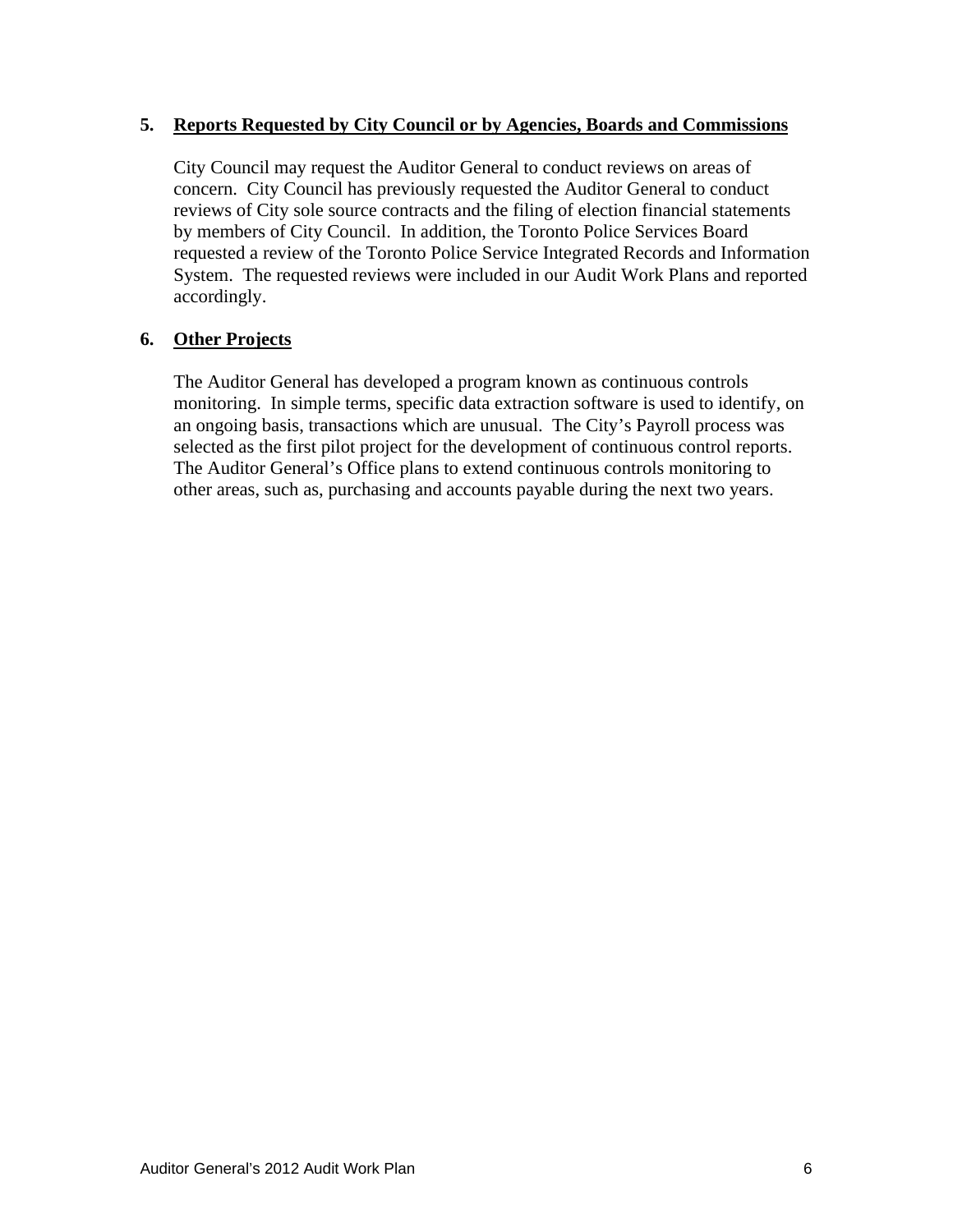#### **APPENDIX 2**

#### **AUDITOR GENERAL'S 2012 AUDIT WORK PLAN – AUDITS IN PROGRESS AND NEW AUDIT PROJECTS**

#### **1. AUDITS IN PROGRESS**

The following audit reports are near completion and will be submitted to Audit Committee early in 2012:

- Toronto Community Housing Corporation (TCHC)
	- Housing Services Inc. procurement and expenses review  $\bullet$
	- TCHC Governance Review
	- TCHC fleet and other expenses review
- Review of compliance and enforcement of front yard and boulevard parking
- Review of billing and collection of building permit fees
- Review of inventory controls at Transportation Services storage warehouses
- Monitoring and Control of Accounts Receivable
- Review of Bus Shelter Media Advertising Contract
- Review of Financial Planning, Analysis, and Reporting System Project (FPARS)
- Optimization of Storage Warehouses review
- Review of 311 Toronto Information Technology Contract and related procurement issues

The following reviews commenced late in 2011 and are still in progress. They will be completed during 2012:

| <b>Audit Projects</b>                                                                                                             | <b>Project Description</b>                                                                                                                  |
|-----------------------------------------------------------------------------------------------------------------------------------|---------------------------------------------------------------------------------------------------------------------------------------------|
| Operational review of Toronto                                                                                                     | This review will focus on operational controls                                                                                              |
| Building inspection process                                                                                                       | of Toronto Building's inspection process.                                                                                                   |
| <b>Operational Review of Municipal</b><br>Licensing and Standards Investigation   controls and systems to support the<br>Services | This review will focus on the adequacy of<br>administration of the investigation services in<br>enforcing compliance with municipal bylaws. |
| Toronto Transit Commission -<br><b>Operational Review of Wheel Trans</b>                                                          | This project is in its planning stage and the<br>extent of the scope of the audit has not yet<br>been determined.                           |
| <b>Union Station Revitalization Project</b>                                                                                       | This review will assess the adequacy of<br>controls over the management of the Union<br>Station construction project.                       |
| <b>Operational Review of Golf Course</b><br>Operations                                                                            | This audit will include the review of the<br>efficiency and effectiveness of Golf Course<br>Operations.                                     |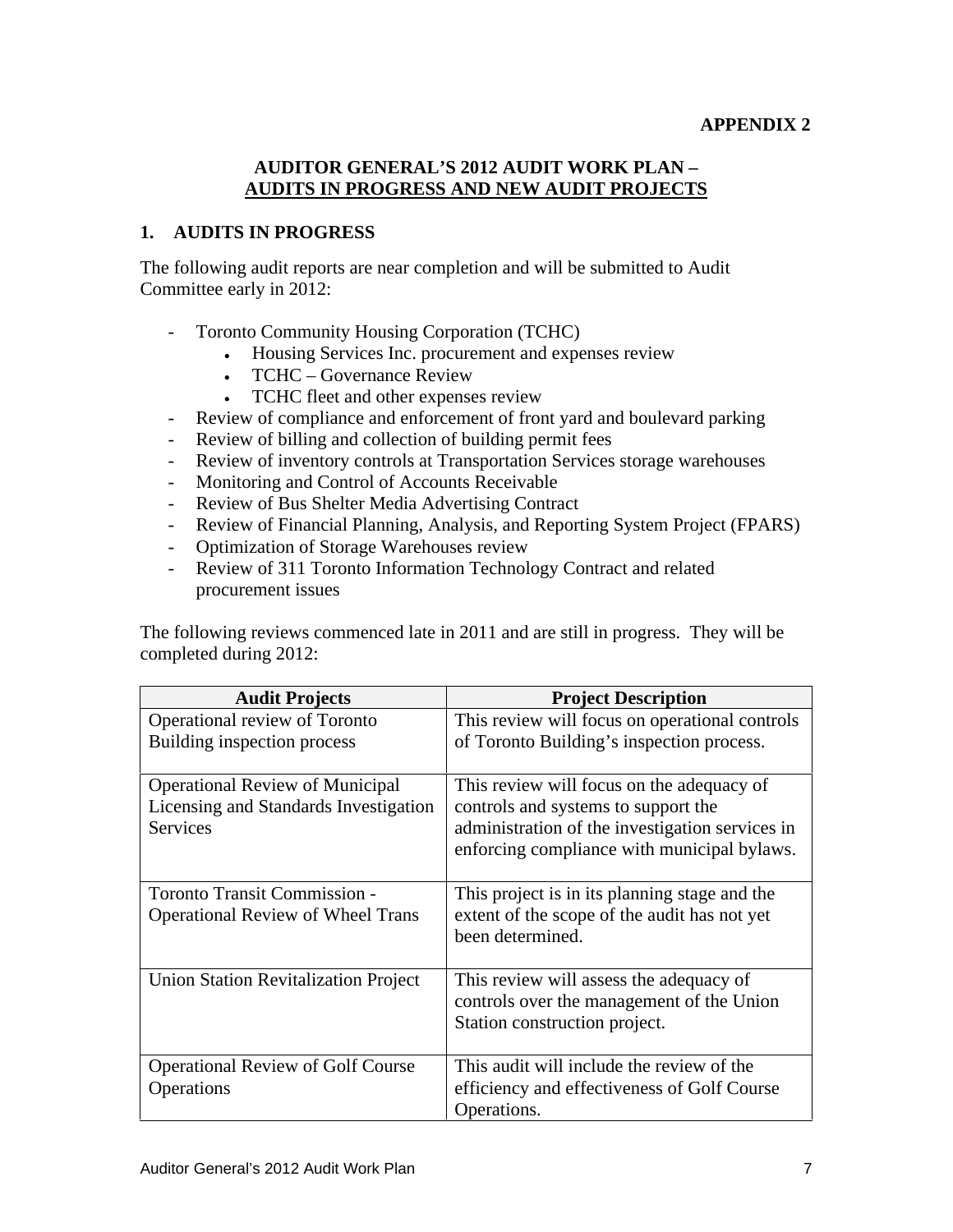| This audit will include controls in the<br>Review of eService Technology<br>Infrastructure<br>management of eService projects and the<br>extent to which they support the City's<br>eService infrastructure.<br>Review of Energy Retrofit Program at<br>The energy retrofit program is funded through<br>energy cost savings resulting from the<br><b>Community Centres and Arenas</b><br>retrofits. This review will evaluate<br>management of the program and processes<br>with respect to measuring of savings at the<br>community centres and arenas.<br>Review of Community Partnership<br>This review will include an assessment of the<br>program evaluation process for both award of<br>and Investment Program<br>funding and measurement of success in<br>meeting objectives and realizing benefits.<br>Operational Review of Facilities &<br>This will include review of policies,<br>procedures and practices used in providing<br>Real Estate's Appraisal Services Unit.<br>appraisal reviews and comparative studies on |
|---------------------------------------------------------------------------------------------------------------------------------------------------------------------------------------------------------------------------------------------------------------------------------------------------------------------------------------------------------------------------------------------------------------------------------------------------------------------------------------------------------------------------------------------------------------------------------------------------------------------------------------------------------------------------------------------------------------------------------------------------------------------------------------------------------------------------------------------------------------------------------------------------------------------------------------------------------------------------------------------------------------------------------------|
|                                                                                                                                                                                                                                                                                                                                                                                                                                                                                                                                                                                                                                                                                                                                                                                                                                                                                                                                                                                                                                       |
|                                                                                                                                                                                                                                                                                                                                                                                                                                                                                                                                                                                                                                                                                                                                                                                                                                                                                                                                                                                                                                       |
|                                                                                                                                                                                                                                                                                                                                                                                                                                                                                                                                                                                                                                                                                                                                                                                                                                                                                                                                                                                                                                       |
|                                                                                                                                                                                                                                                                                                                                                                                                                                                                                                                                                                                                                                                                                                                                                                                                                                                                                                                                                                                                                                       |
|                                                                                                                                                                                                                                                                                                                                                                                                                                                                                                                                                                                                                                                                                                                                                                                                                                                                                                                                                                                                                                       |
|                                                                                                                                                                                                                                                                                                                                                                                                                                                                                                                                                                                                                                                                                                                                                                                                                                                                                                                                                                                                                                       |
|                                                                                                                                                                                                                                                                                                                                                                                                                                                                                                                                                                                                                                                                                                                                                                                                                                                                                                                                                                                                                                       |
|                                                                                                                                                                                                                                                                                                                                                                                                                                                                                                                                                                                                                                                                                                                                                                                                                                                                                                                                                                                                                                       |
|                                                                                                                                                                                                                                                                                                                                                                                                                                                                                                                                                                                                                                                                                                                                                                                                                                                                                                                                                                                                                                       |
|                                                                                                                                                                                                                                                                                                                                                                                                                                                                                                                                                                                                                                                                                                                                                                                                                                                                                                                                                                                                                                       |
|                                                                                                                                                                                                                                                                                                                                                                                                                                                                                                                                                                                                                                                                                                                                                                                                                                                                                                                                                                                                                                       |
|                                                                                                                                                                                                                                                                                                                                                                                                                                                                                                                                                                                                                                                                                                                                                                                                                                                                                                                                                                                                                                       |
|                                                                                                                                                                                                                                                                                                                                                                                                                                                                                                                                                                                                                                                                                                                                                                                                                                                                                                                                                                                                                                       |
|                                                                                                                                                                                                                                                                                                                                                                                                                                                                                                                                                                                                                                                                                                                                                                                                                                                                                                                                                                                                                                       |
|                                                                                                                                                                                                                                                                                                                                                                                                                                                                                                                                                                                                                                                                                                                                                                                                                                                                                                                                                                                                                                       |
|                                                                                                                                                                                                                                                                                                                                                                                                                                                                                                                                                                                                                                                                                                                                                                                                                                                                                                                                                                                                                                       |
|                                                                                                                                                                                                                                                                                                                                                                                                                                                                                                                                                                                                                                                                                                                                                                                                                                                                                                                                                                                                                                       |
|                                                                                                                                                                                                                                                                                                                                                                                                                                                                                                                                                                                                                                                                                                                                                                                                                                                                                                                                                                                                                                       |
| development projects, sale of surplus land and                                                                                                                                                                                                                                                                                                                                                                                                                                                                                                                                                                                                                                                                                                                                                                                                                                                                                                                                                                                        |
| City's property.                                                                                                                                                                                                                                                                                                                                                                                                                                                                                                                                                                                                                                                                                                                                                                                                                                                                                                                                                                                                                      |
| <b>Social Services</b><br>This review will focus on compliance with                                                                                                                                                                                                                                                                                                                                                                                                                                                                                                                                                                                                                                                                                                                                                                                                                                                                                                                                                                   |
| policies related to reporting of income by the                                                                                                                                                                                                                                                                                                                                                                                                                                                                                                                                                                                                                                                                                                                                                                                                                                                                                                                                                                                        |
| social assistance recipients.                                                                                                                                                                                                                                                                                                                                                                                                                                                                                                                                                                                                                                                                                                                                                                                                                                                                                                                                                                                                         |
|                                                                                                                                                                                                                                                                                                                                                                                                                                                                                                                                                                                                                                                                                                                                                                                                                                                                                                                                                                                                                                       |
| Use of Consulting Services<br>This review will focus on consultants hired by                                                                                                                                                                                                                                                                                                                                                                                                                                                                                                                                                                                                                                                                                                                                                                                                                                                                                                                                                          |
| the City.                                                                                                                                                                                                                                                                                                                                                                                                                                                                                                                                                                                                                                                                                                                                                                                                                                                                                                                                                                                                                             |
|                                                                                                                                                                                                                                                                                                                                                                                                                                                                                                                                                                                                                                                                                                                                                                                                                                                                                                                                                                                                                                       |
| This review will include an evaluation of<br><b>Review of Parking Revenue Controls</b>                                                                                                                                                                                                                                                                                                                                                                                                                                                                                                                                                                                                                                                                                                                                                                                                                                                                                                                                                |
| at Exhibition Place<br>controls over the collection of Parking                                                                                                                                                                                                                                                                                                                                                                                                                                                                                                                                                                                                                                                                                                                                                                                                                                                                                                                                                                        |
| revenue at Exhibition Place.                                                                                                                                                                                                                                                                                                                                                                                                                                                                                                                                                                                                                                                                                                                                                                                                                                                                                                                                                                                                          |

## **2. NEW AUDIT PROJECTS**

The specific scope and terms of reference for these projects have to be finalized.

| $\mathbf{r}$ . The state $\mathbf{r}$<br><b>Audit Project</b> | <b>Project Description</b>                                            |
|---------------------------------------------------------------|-----------------------------------------------------------------------|
| <b>Operational Review of Children</b>                         | e audit will likely include the<br>$\boldsymbol{z}$ of the f<br>scope |
| Services                                                      | .<br>eligibility approval process.                                    |
|                                                               |                                                                       |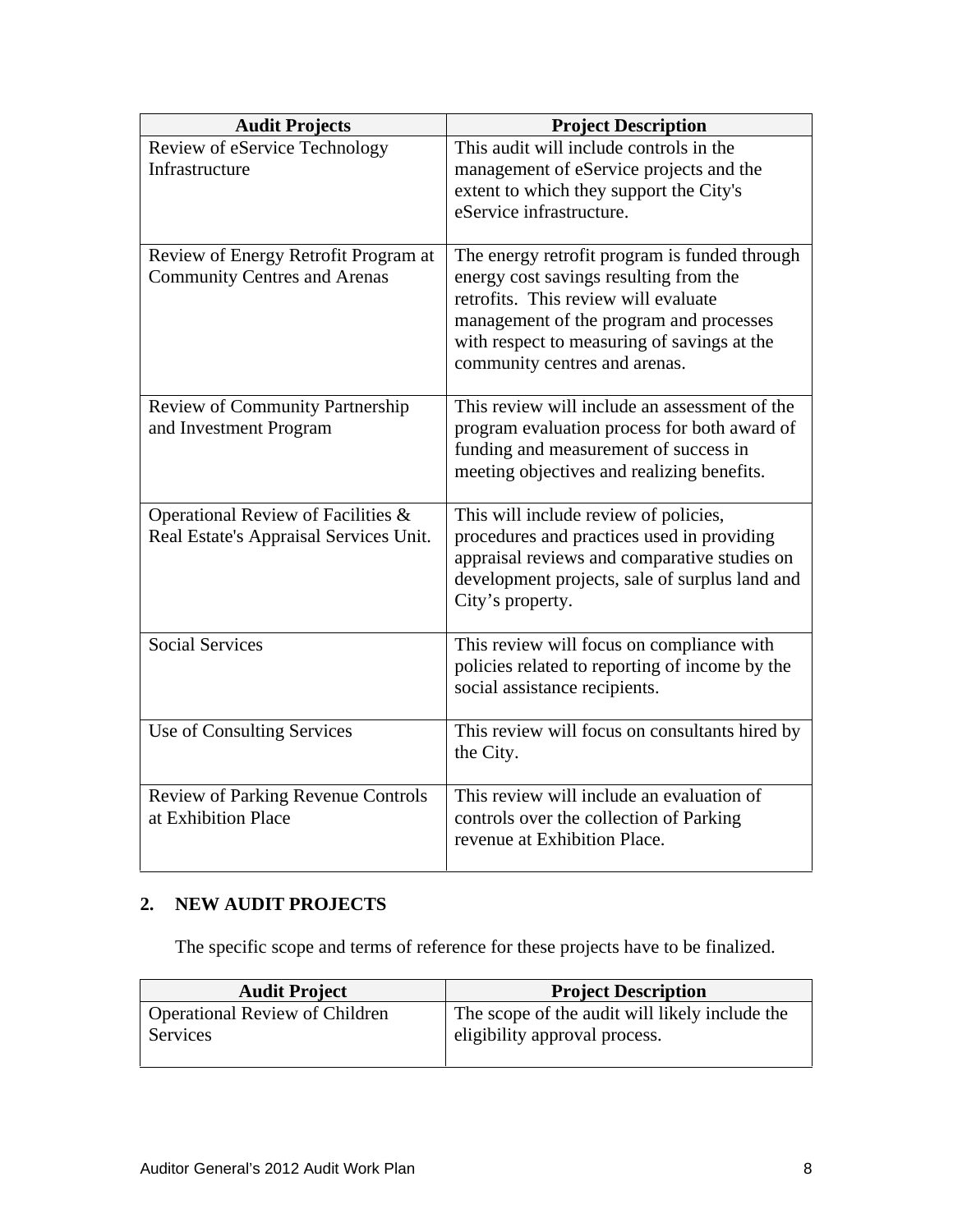| <b>Audit Project</b>                                               | <b>Project Description</b>                                                                     |
|--------------------------------------------------------------------|------------------------------------------------------------------------------------------------|
| St. Lawrence Market Operational                                    | This audit will include a review of operations                                                 |
| Review                                                             | of the St. Lawrence Market.                                                                    |
|                                                                    |                                                                                                |
| Audit of Accounts payable                                          | This review will include an assessment of                                                      |
|                                                                    | controls in processing payments to vendors for<br>goods and services purchased by the City.    |
|                                                                    |                                                                                                |
| Review of efficiency and                                           | Review of the contracts with various service                                                   |
| effectiveness of Service Agreements                                | providers and monitoring of related                                                            |
| at Employment and Social Services                                  | performance.                                                                                   |
| Division                                                           |                                                                                                |
| <b>Review of Construction Contracts -</b>                          | This audit will focus on selected construction                                                 |
| City Divisions and/or ABCC's                                       | contracts and will review contract award,                                                      |
|                                                                    | monitoring, payment and contract completion<br>process. This audit will also include review of |
|                                                                    | controls in monitoring warranties and                                                          |
|                                                                    | ensuring that procedures exist to identify                                                     |
|                                                                    | deficiencies during the warranty period and                                                    |
|                                                                    | that the City is not charged for work that is                                                  |
|                                                                    | covered under warranty.                                                                        |
|                                                                    |                                                                                                |
| <b>Operational review of Fire Services</b>                         | This review will focus on Fire Services fleet                                                  |
| Division                                                           | acquisition, utilization and maintenance.                                                      |
|                                                                    | Transportation services undertake major                                                        |
| <b>Transportation Services - Summer</b><br><b>Road Maintenance</b> | construction and renovation projects. This                                                     |
|                                                                    | audit will focus on selected contracts and will                                                |
|                                                                    | review contract award, monitoring, payment                                                     |
|                                                                    | and contract completion process. Our review                                                    |
|                                                                    | will also include cost of utility cuts and review                                              |
|                                                                    | if they were recoverable from third parties.                                                   |
| Follow-up on Outstanding                                           | Our annual review of the implementation                                                        |
| <b>Recommendations from Previous</b>                               | status of outstanding audit recommendations                                                    |
| <b>Audit Reports</b>                                               | from previous audit reports issued to the City                                                 |
|                                                                    | and its Agencies, Boards, Commissions and                                                      |
|                                                                    | Corporations.                                                                                  |
| Development of a System for                                        | The purpose of this project is to develop                                                      |
| <b>Continuous Controls Monitoring</b>                              | certain key control monitoring reports using                                                   |
| Reports                                                            | data analysis tools to identify significant                                                    |
|                                                                    | emerging trends, prevent, and detect fraud.                                                    |
|                                                                    | We plan to extend continuous controls                                                          |
|                                                                    | monitoring to purchasing and accounts                                                          |
|                                                                    | payable during next two years.                                                                 |
|                                                                    |                                                                                                |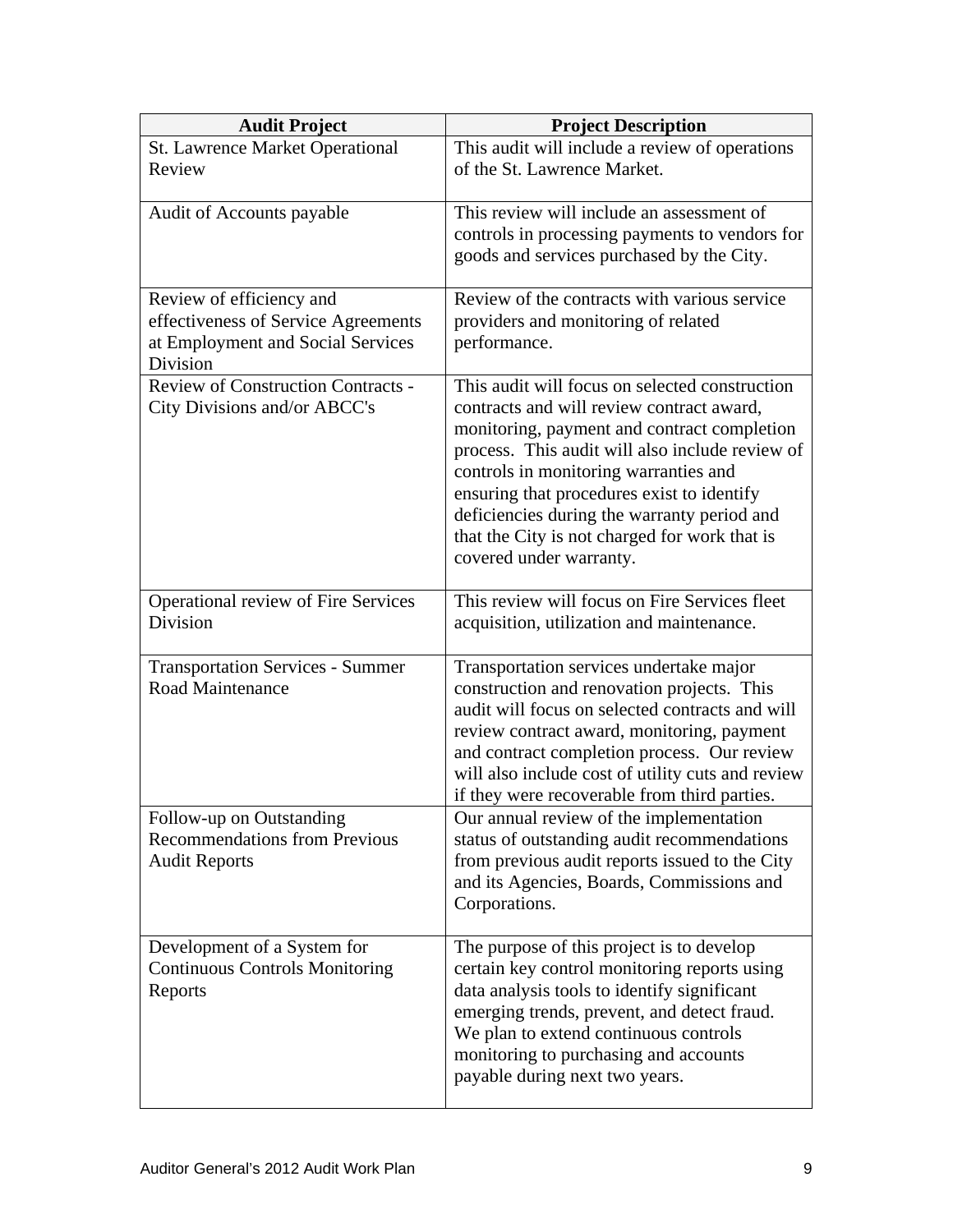#### **AUDITOR GENERAL'S OFFICE AUDIT REPORTS 2007 - 2011**

The following is a representative listing of audit projects completed in order to address audit risks identified. In addition to the work plan developed by the Auditor General, additional audit work or special reviews were conducted in response to emerging issues. Certain of these reviews were requested by City Council.<br>City Audit Reports – 2011:

- Review of Animal Services Division
- The Deep Lake Water Cooling Project Total City Costs and Benefits Need to be Reported
- 
- Review of 311 Call Centre Operations<br>- Management Reports on Review of Parks, Forestry and Recreation Revenue Controls, and Terminated Employees Records Review
- Review of Infrastructure Stimulus Funding Opportunities Exist to Improve Controls over Construction Projects
- Continuous Controls Monitoring Employee Overtime
- Amend Provincial Legislation to Improve Efficiencies and Increase Revenues
- Remote Access to the City's Computer Network The Management of the Process Requires Improvement<br>- Red Light Camera Program
- Red Light Camera Program
- Disposal of Digital Photocopiers Protection of Sensitive and Confidential Data Needs Strengthening
- Transportation Services Review of Winter Maintenance Services
- City Planning Division Community Benefits Secured Under Section 37 or 45 of the Planning Act
- Facilities Management Division Energy Efficiency Office Management of Energy Loans and Grants Funded by the Ontario Power Authority
- Review of the Management and Funding for Inactive Landfill Sites
- Parks, Forestry and Recreation Division Concession Agreements Review
- Toronto Environment Office Review of Administration of Environmental Grants
- Governance and Management of City Computer Software Outstanding Audit Recommendations for City Divisions
- 
- Outstanding Audit Recommendations for City Agencies, Boards and Commissions
- Outstanding Audit Recommendations Pertaining to Forensic Unit Investigations

#### Agencies, Boards, Commissions and Corporations – Audit Reports – 2011:

- Toronto Police Service, Parking Enforcement Review
- Toronto Community Housing Corporation Procurement Policies and Procedures Toronto Community Housing Corporation Controls Over Employee Expenses
-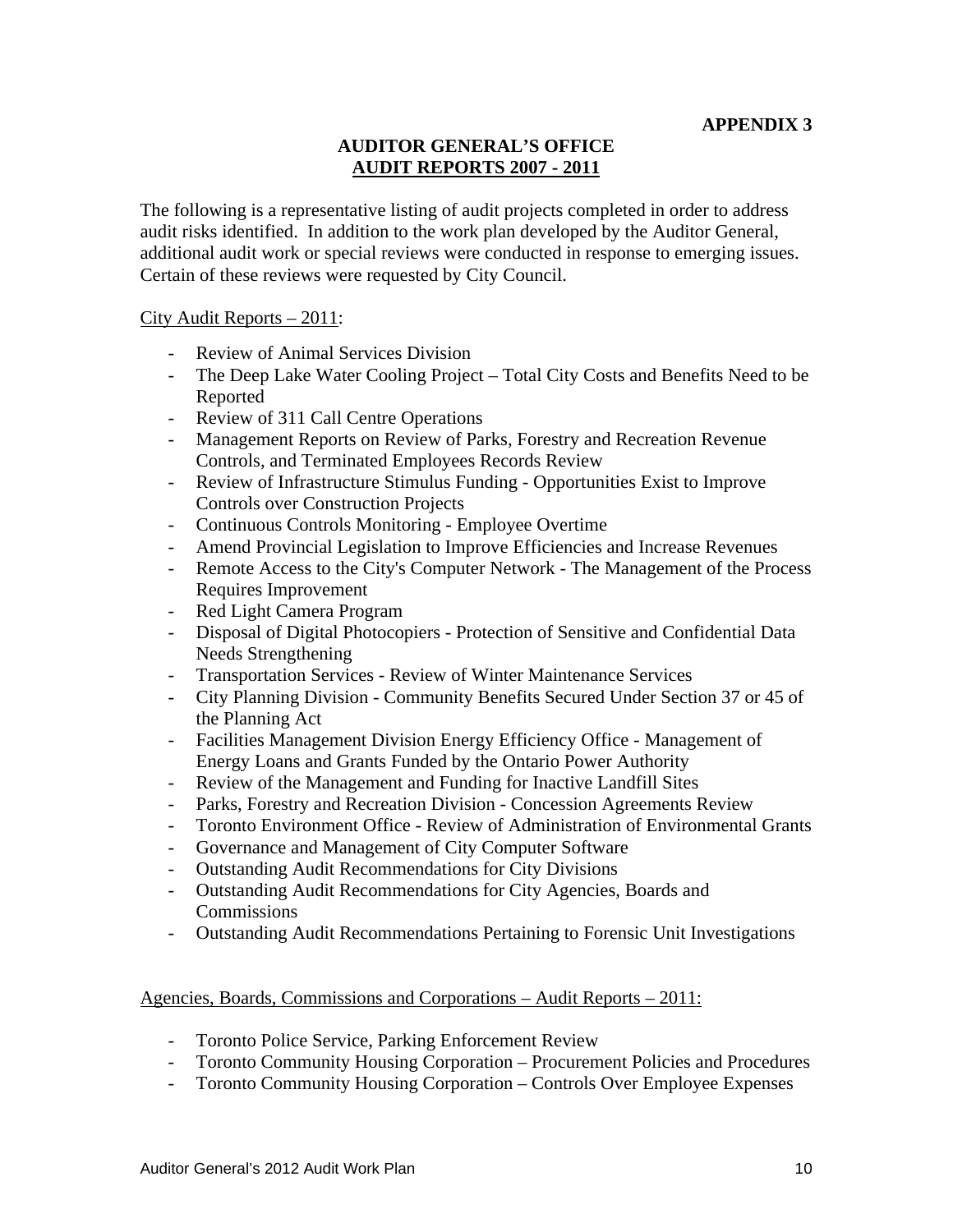- Toronto Police Service, Police Paid Duty Balancing Cost Effectiveness and Public Safety **Public Safety**
- Toronto Police Service Review of Integrated Records and Information System

#### City Audit Reports – 2007 - 2010:

- Administration of Development Funds, Parkland Levies and Education Development Charges
- Administration of Municipal Land Transfer Tax, Revenue Services Division
- Review of the City SAP Competency Centre
- Auditor General's Status Report on Outstanding Audit Recommendations for City Divisions
- Auditor General's Status Report on Outstanding Audit Recommendations for City Agencies, Boards and Commissions
- Management of Capital Project 129 Peter Street Shelter, Support and Housing Administration, Facilities Management and Real Estate Divisions
- Parks, Forestry and Recreation Review of Internal Controls at the East York Curling Club
- Insurance and Risk Management
- Parks, Forestry and Recreation Division Controls Over Ferry Service Revenue<br>- Governance and Management of City Wireless Technology<br>- Controls Over Parking Tags<br>- City Purchasing Card (PCard) Program<br>- Effectively Mana
- 
- 
- 
- 
- 
- Review of Information Technology Training
- Process for Non-Competitive (Sole Source) Procurement
- Review of Disposal of Surplus IT Equipment Security, Environmental and Financial Risks
- Parks, Forestry and Recreation Capital Program Annual Reports Fraud and Waste Hotline
- 
- Review of Management and Oversight of the Integrated Business Management System and the state of the state of the state of the state of the state of the state of the state of the state of the state of the state of the state of the state of the state of the state of the state of the state of the
- Social Services Overpayment Reviews
- Review of Day Care Fees and Subsidies
- Audit of City Performance in Achieving Access, Equity and Human Rights Goals
- Various Contract Compliance Reviews including City's Construction Contracts
- Pandemic Preparedness Review
- Committee of Adjustment Review
- Election Compliance Review
- Councillor and Staff Expenses Review
- Internet Usage Review
- Water Quality Review
- Review of Wastewater Treatment Program
- Review of the City's Disaster Recovery Plan
- Employee Benefits Review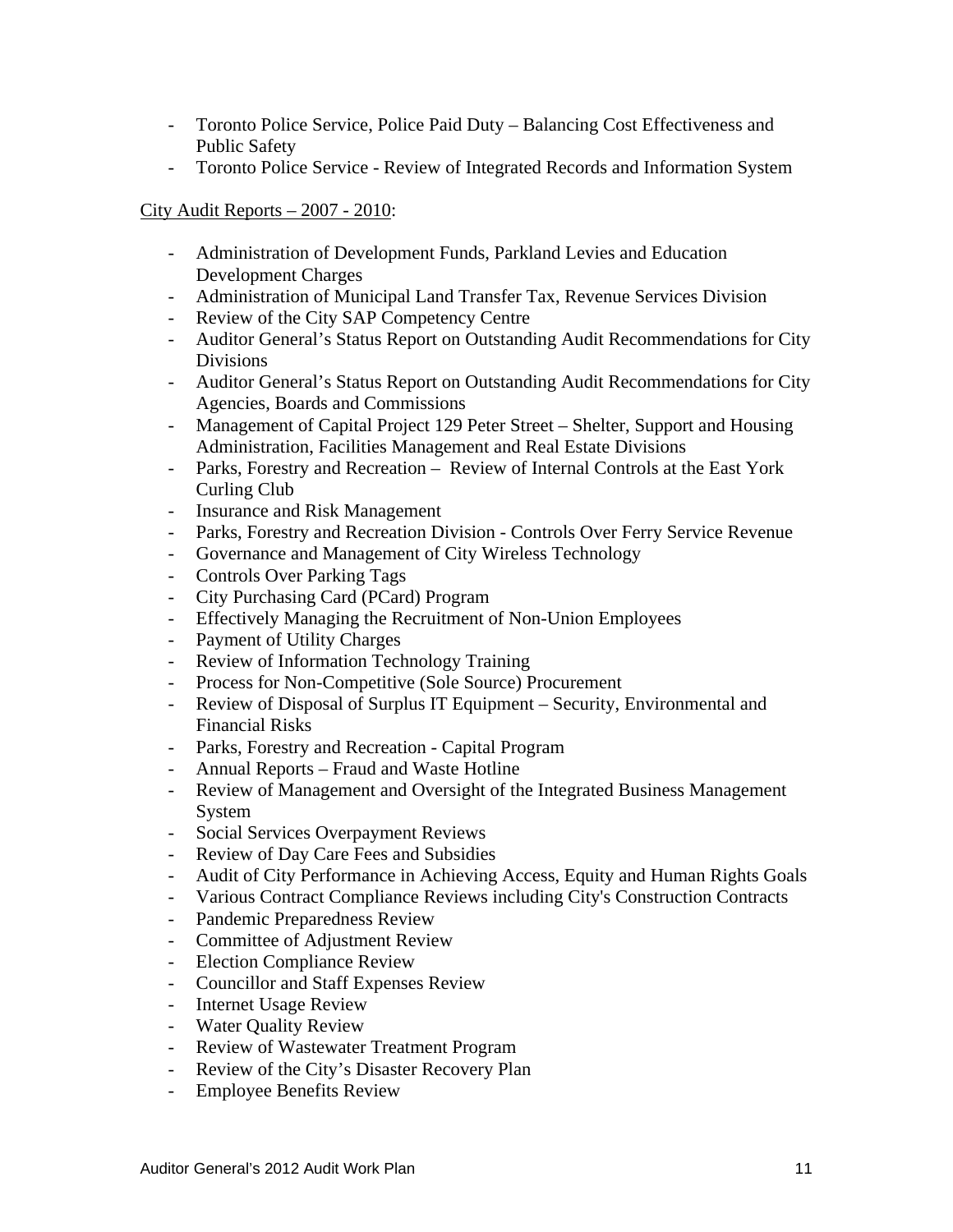- Review of Toronto Water Works and Emergency Services Contracts
- Review of Certain Affordable Housing Projects

#### Agencies, Boards, Commissions and Corporations Audit Reports – 2007 – 2010:

- Toronto Zoo Construction Contracts Review Tundra Project
- Follow-up Review of the Investigation of Sexual Assaults Toronto Police Service **Service** and the service of the service of the service of the service of the service of the service of the service of the service of the service of the service of the service of the service of the service of the s
- Toronto Parking Authority Pay and Display Parking Operations Review of Revenue, Expenditure and Procurement Practices
- Court Services Operational Review Toronto Police Service
- Review of Police Training Toronto Police Service
- Review of the Investigation of Sexual Assaults Toronto Police Service
- Fleet Review Toronto Police Service
- The Management of Information Technology Projects Toronto Transit Commission